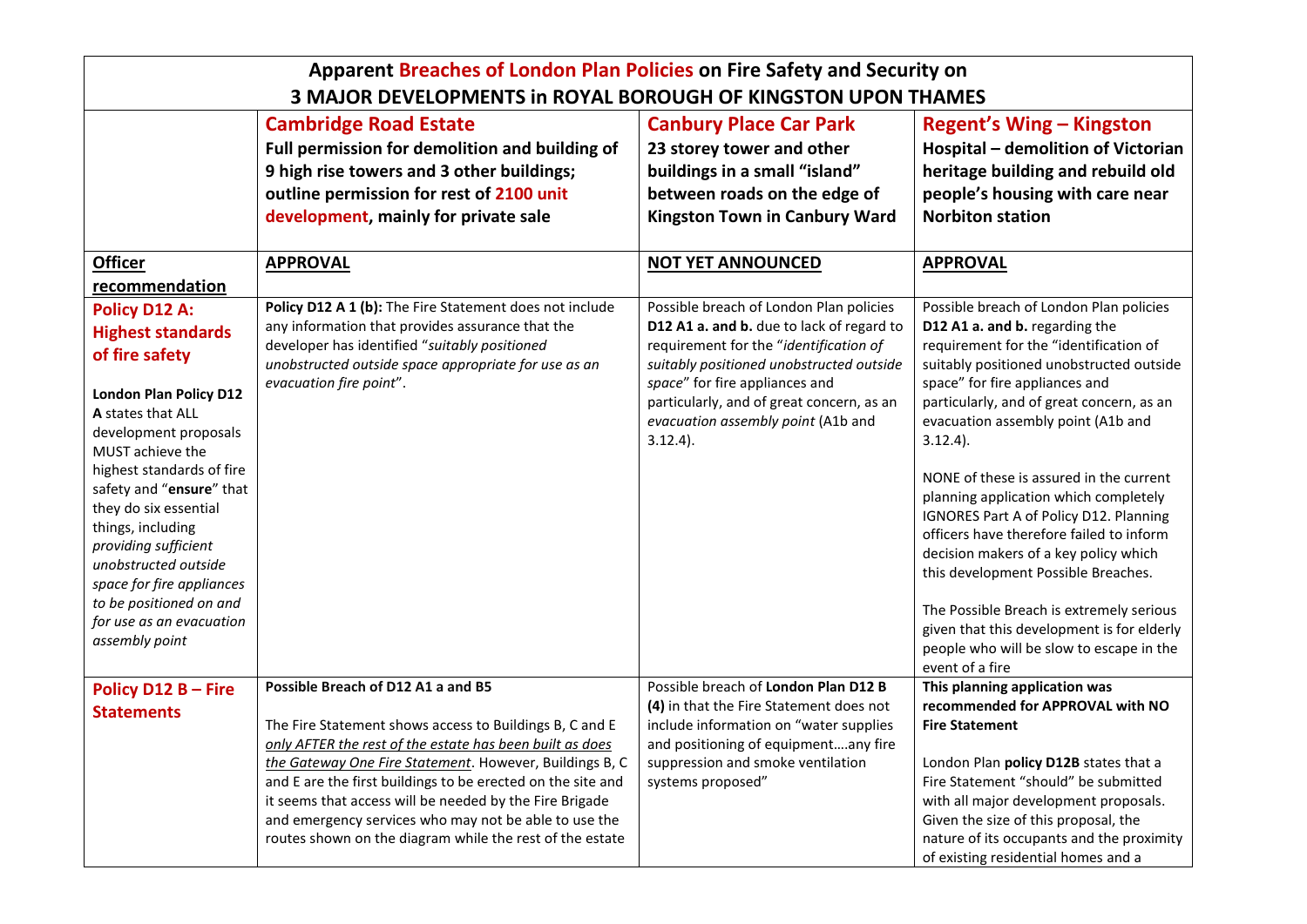|                                                      | is being demolished and rebuilt (and for which outline<br>permission is currently sought)<br>Lack of consideration in the Fire Statement of the safety<br>from fire of people continuing to live on the Cambridge<br>Road Estate during the multiple year predicted<br>demolition and construction period for the Buildings,<br>comprising seven high-rise towers 9-12 storeys and 3<br>smaller buildings<br>According to the diagram showing fire access, the Fire<br>Statement only covers those residents who live in the<br>Buildings once the whole estate fully operational ie when<br>the development for which only outline permission is<br>currently being sought has also been built.<br>Strategies and action plans that confirm necessary access<br>by fire engines and space for fire appliances to be<br>positioned on for:<br>i. residents remaining on the estate during the demolition<br>and construction phases of the Buildings and<br>ii. living in the Buildings when the demolition and<br>development of the rest of the estate takes place appear<br>to have been completely overlooked<br>It is particularly worrying that the Fire Statement only<br>considers fire safety at the time when the whole<br>development is fully operational and does not consider at<br>all the impact of the demolition and construction process<br>over a predicted 12 years on residents who will remain or<br>be living on the estate at various times during that period |                                                                                                                                                                                                                                                                                                                                                        | hospital to the site, it cannot be justified<br>that such as statement should be<br>omitted.<br>The statement ensures that key issues<br>such as the fabric of the development,<br>construction methods, means of escape,<br>fire reducing features, access for service<br>personnel and equipment, access for fire<br>appliances and future modifications to<br>the building will be dealt with during the<br>planning process. There will be no<br>certainty as to whether this policy will be<br>met if the Fire Statement is left as a<br>vague condition of planning approval. |
|------------------------------------------------------|-----------------------------------------------------------------------------------------------------------------------------------------------------------------------------------------------------------------------------------------------------------------------------------------------------------------------------------------------------------------------------------------------------------------------------------------------------------------------------------------------------------------------------------------------------------------------------------------------------------------------------------------------------------------------------------------------------------------------------------------------------------------------------------------------------------------------------------------------------------------------------------------------------------------------------------------------------------------------------------------------------------------------------------------------------------------------------------------------------------------------------------------------------------------------------------------------------------------------------------------------------------------------------------------------------------------------------------------------------------------------------------------------------------------------------------------------------------------------------------------|--------------------------------------------------------------------------------------------------------------------------------------------------------------------------------------------------------------------------------------------------------------------------------------------------------------------------------------------------------|-------------------------------------------------------------------------------------------------------------------------------------------------------------------------------------------------------------------------------------------------------------------------------------------------------------------------------------------------------------------------------------------------------------------------------------------------------------------------------------------------------------------------------------------------------------------------------------|
| Policy D12 3.12.4 -<br>evacuation<br>assembly points | Lack of provision of evacuation assembly points is in<br>breach of this policy requirement and point 3.12.4 of<br>Policy D12 which states that "Applicants should also show<br>on a site plan appropriate evacuation assembly points"<br>(London Plan highlighting)<br>It is critical - given the scale of the development and the<br>phasing of demolition and construction involved-that<br>existing and new residents know at all times that suitable                                                                                                                                                                                                                                                                                                                                                                                                                                                                                                                                                                                                                                                                                                                                                                                                                                                                                                                                                                                                                                | Lack of provision of evacuation assembly<br>points is in breach of this policy<br>requirement and point 3.12.4 of Policy<br>D12 which states that "Applicants should<br>also show on a site plan appropriate<br>evacuation assembly points" (London<br>Plan highlighting)<br>It is critical - given the scale of the<br>development and the phasing of | Lack of provision of evacuation assembly<br>points is in breach of this policy<br>requirement and point 3.12.4 of Policy<br>D12 which states that "Applicants should<br>also show on a site plan appropriate<br>evacuation assembly points" (London<br>Plan highlighting)<br>It is critical - given the scale of the<br>development and the phasing of<br>demolition and construction involved-                                                                                                                                                                                     |